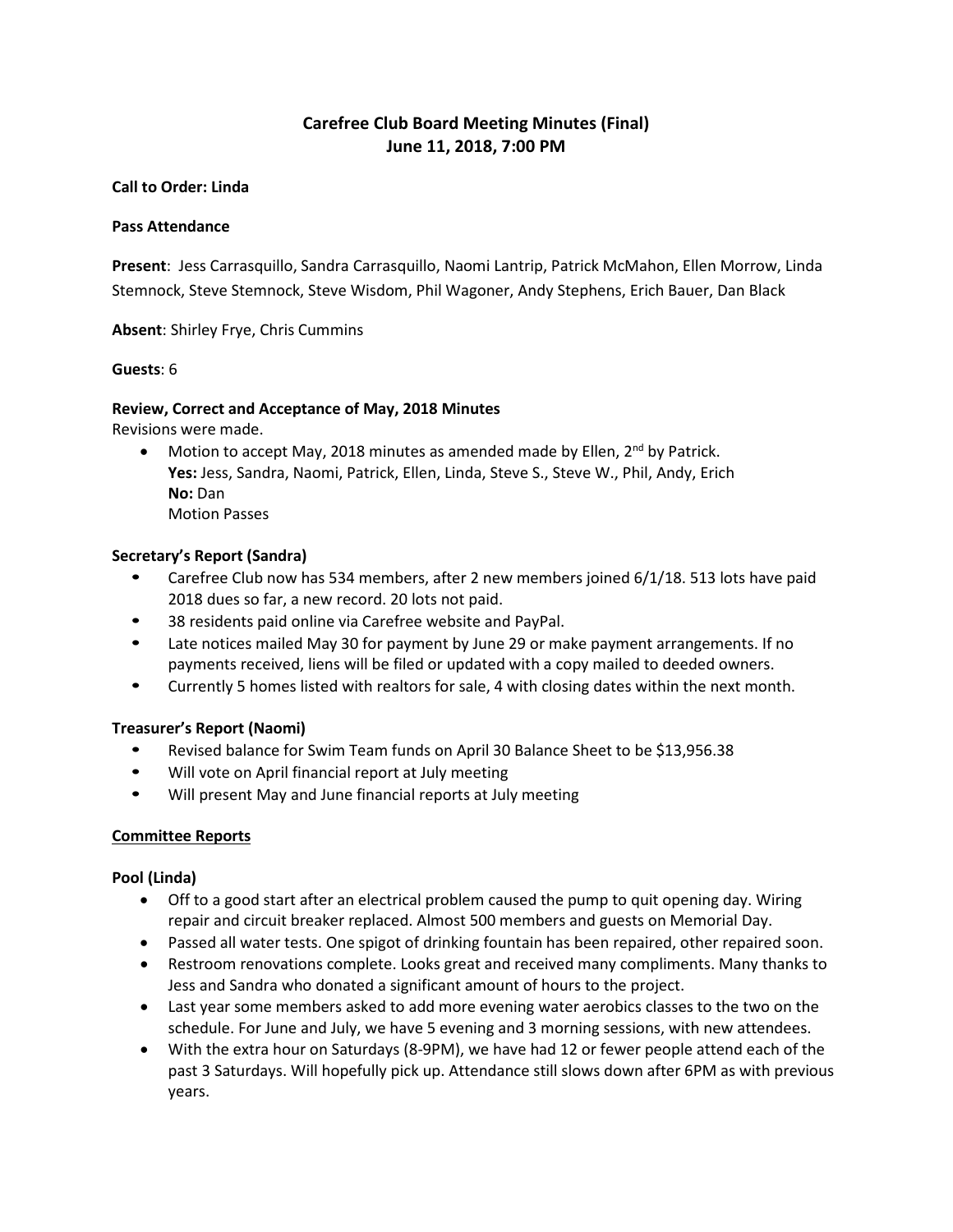# **Grounds (Jess)**

• Tennis Court Project: still working on collecting bids for the job.

# **Newsletter (Ellen)**

• Next newsletter will go out July 15, request all information submitted to Ellen by July 1.

# **Activities (Linda)**

- Ice cream social on opening weekend went well. About 110 members and guests came through the line for their treat. Thanks to Naomi for helping with this event.
- Garage sale went well, though not as many as last year.
- On Father's Day, we'll have iced coffee and donuts starting at 11AM and going until we're out of food and drink. Sent info to Phil for the calendar.
- The 4<sup>th</sup> of July cookout will be held on the 4<sup>th</sup> (Wednesday) and the first summer party is scheduled for July 14, 6-10PM.

# **Web (Erich)**

- Pool notices on right side of homepage were activated with open and closed hours listed.
- Water aerobics information put on homepage.

# **Clubhouse (Steve W.)**

• May rental income 800.00

# **Swim Team (Erich)**

- First week of practice completed.
- Attempted to get bids from 3 companies for surveillance system, but only one company responded. Bid includes four 4K cameras, DVR, monitor, all required accessories with professional installation costing \$3,660.81. This 4 camera system will record front and back parking lots, front entrance coming into the parking lot and a camera near concessions capturing entrance to pool area. This system will be paid for from the Swim Team budget, not the operating budget or reserves.
- Motion made by Erich,  $2^{nd}$  by Jess to purchase a multi-camera, expandable surveillance system to be professionally installed. Passed unanimously.

# **Old Business**

# **Bylaws Review Committee (Linda)**

• Had first meeting and in the process of setting up a meeting with one or two people who have experience with bylaws.

# **Additional Security Lights (Linda)**

• REMC came out and added an additional directional flood light on the pole in the NW corner of the main parking lot. They also upgraded from a 400-watt bulb to a 1000-watt bulb on the light in the NW corner of the secondary parking lot.